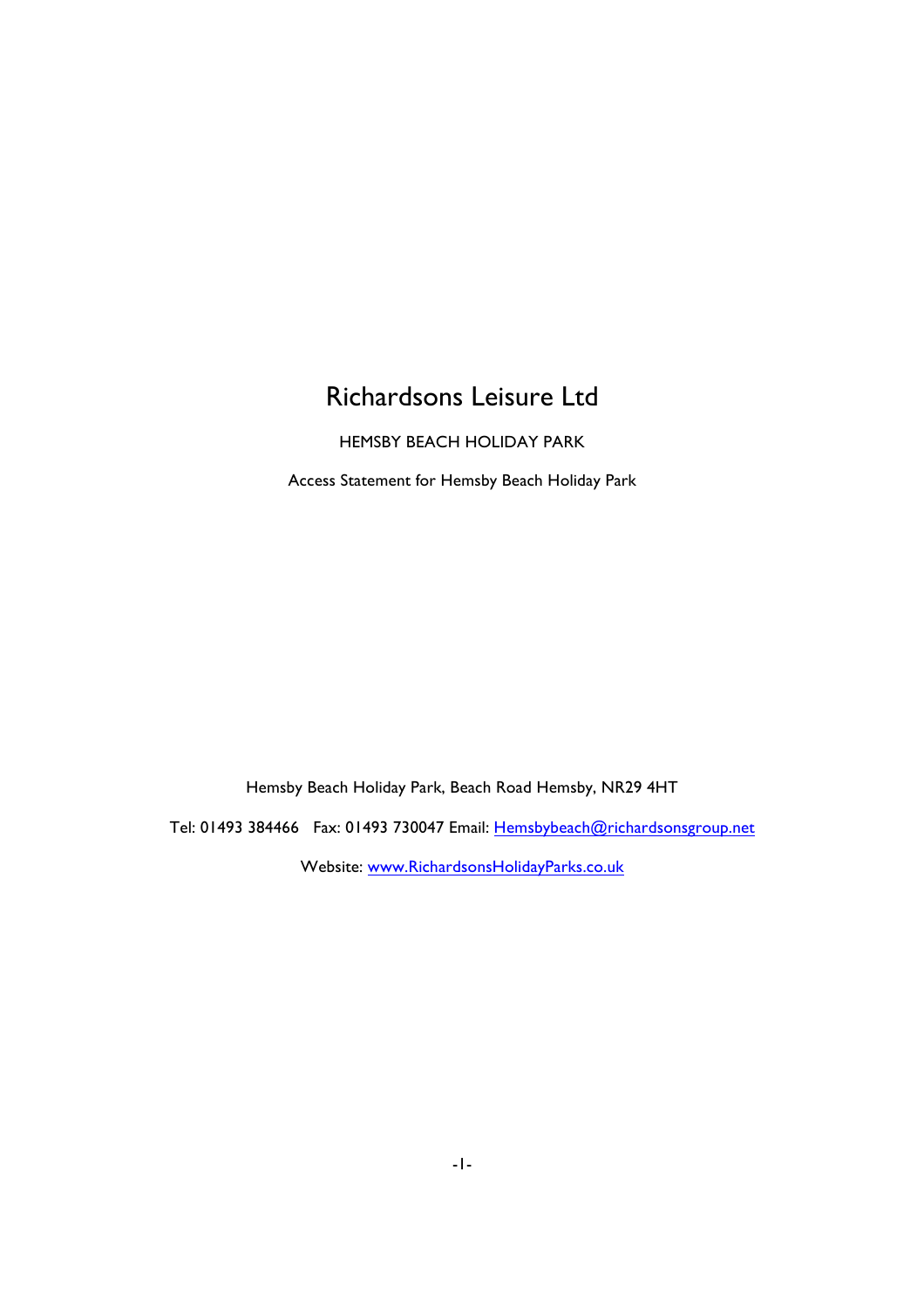## **Contents Hemsby Beach Holiday Park**

| Welcome             | 3                       |
|---------------------|-------------------------|
| <b>Getting Here</b> | $\overline{\mathbf{4}}$ |
| Car Park & Arrival  | 5                       |
| Reception           | 6                       |
| <b>Public Areas</b> | $\overline{7}$          |
| Show Bars           | 8                       |
| Accommodation       | 9                       |
| Further Information | 10                      |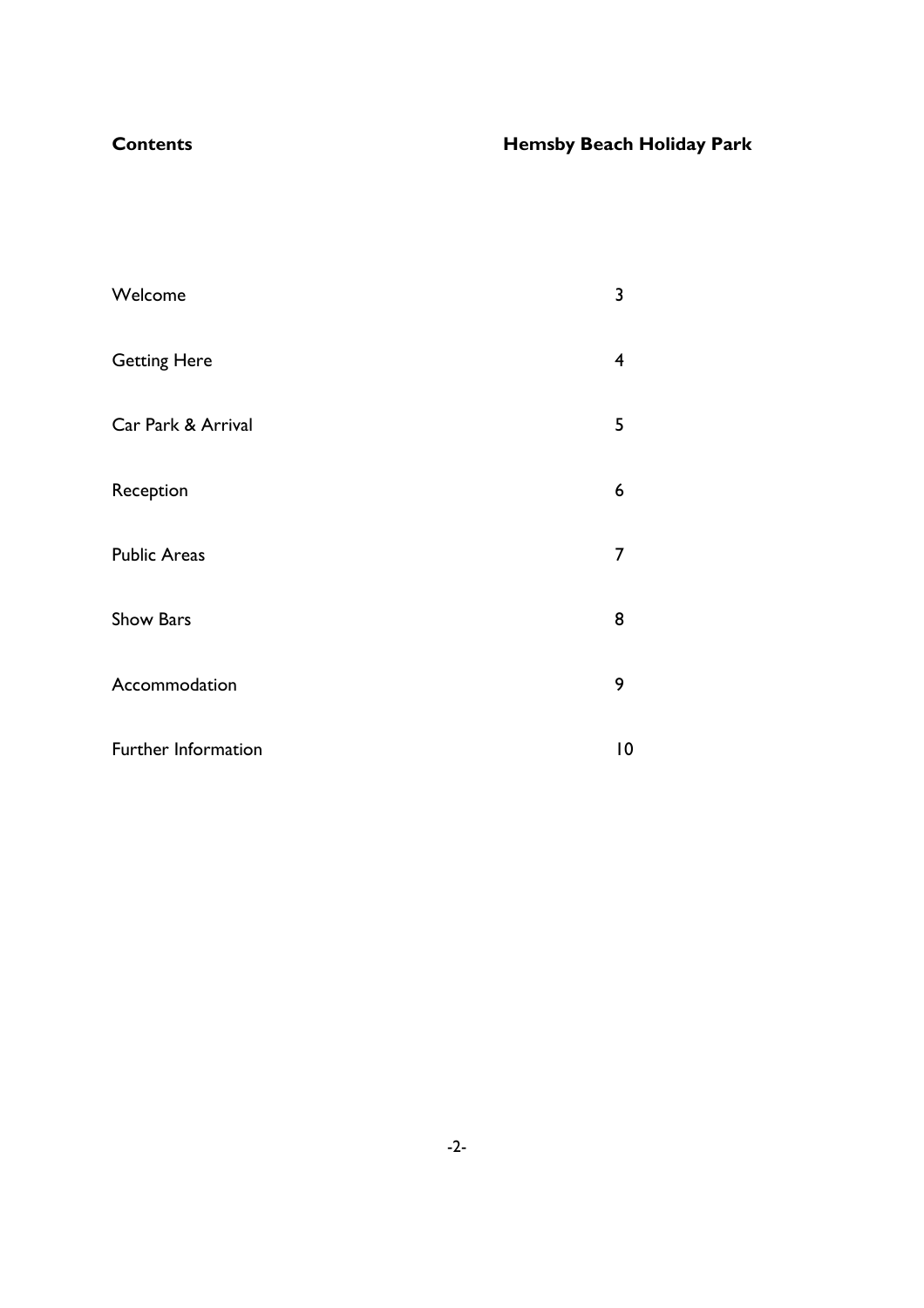Welcome

### **Richardsons Hemsby Beach offers family self-catering Holidays, in the traditional seaside resort of Hemsby on the Norfolk coast.**

There is a range of 186 basic comfortable chalet accommodation, with 20 modern apartments and 6 first floor studio apartments. The facilities at Hemsby Beach include a heated swimming pool and play areas. The entertainment includes evening shows and competitions which are fantastic for all the family.

From our reception it's just a 10 minute leisurely stroll down to Hemsby's beautiful golden sandy beach. And it's only 7 miles to the famous bright lights of Great Yarmouth

As a company we at Richardson's take pride in our excellent customer service, delivered by our friendly Welcome Host trained team members.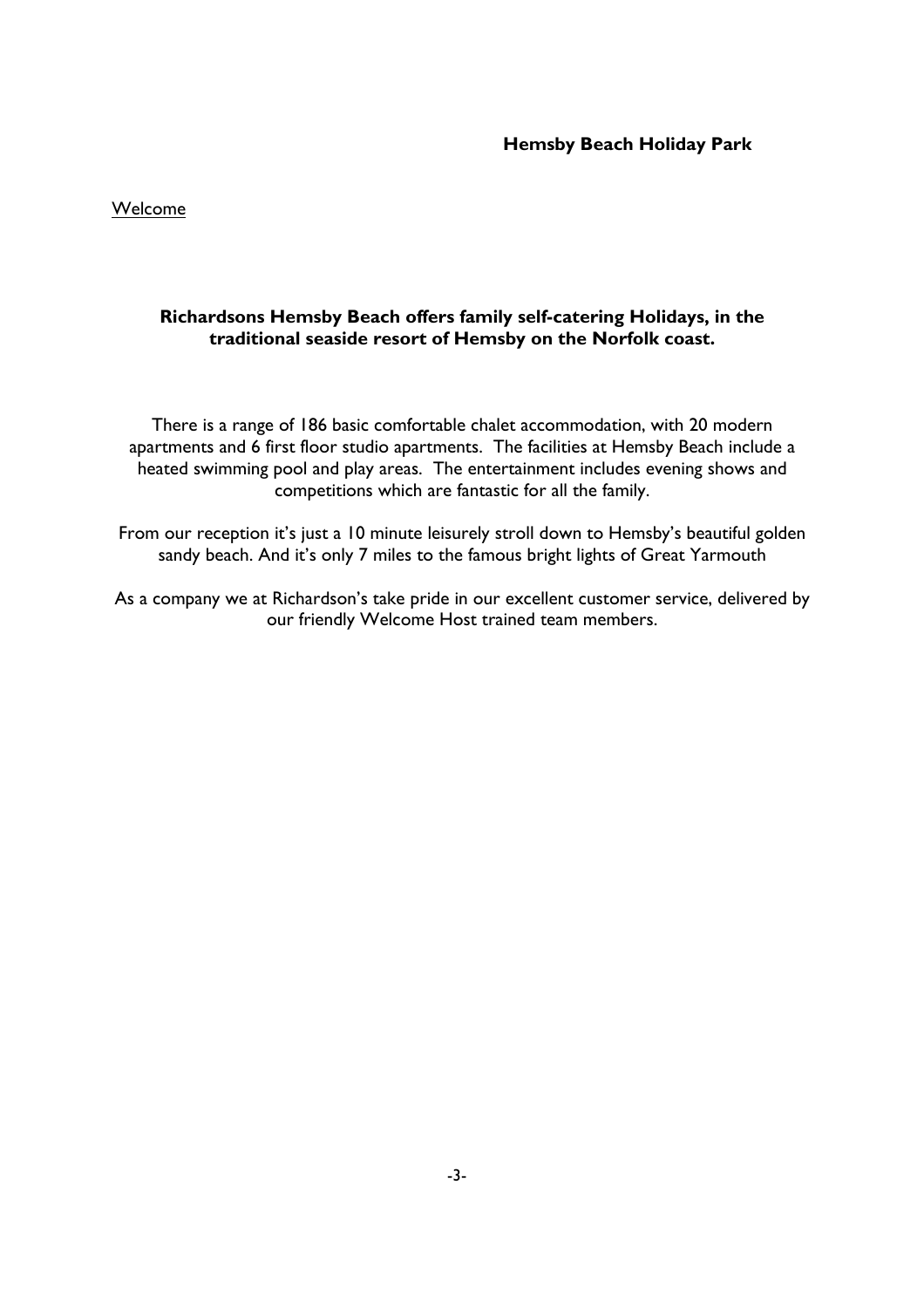#### Getting here

Our Address is Hemsby Beach Holiday Park, Beach Road, Hemsby, Norfolk, NR29 4HT.

We are situated just a ten minute stroll to the beach, with good access to a main bus service into Great Yarmouth.

Rail

Although not on accessible directly by Rail, either a bus or taxi connection can be made from Great Yarmouth Station which is 7 miles away from Hemsby Beach Holiday Park.

For all rail enquiries contact: 08457 484950

Bus

Great Yarmouth has a bus station situated at Market Gate Shopping Centre, where a bus can be accessed for Hemsby. There is a bus stop directly outside the Holiday Park, with easy access into reception.

• Great Yarmouth Bus Station contact: 01493 855615

Taxi

A taxi rank is located at Great Yarmouth Railway Station, with a number of companies operating in this area.

Albies Taxis – 01493 331111

Diamond Taxis- 01493 733398

Compass Taxis - 01493 445544

Coach

Access by Coach is available at Hemsby Beach, with amble coach parking facilities.

National Coaches – 08705 808080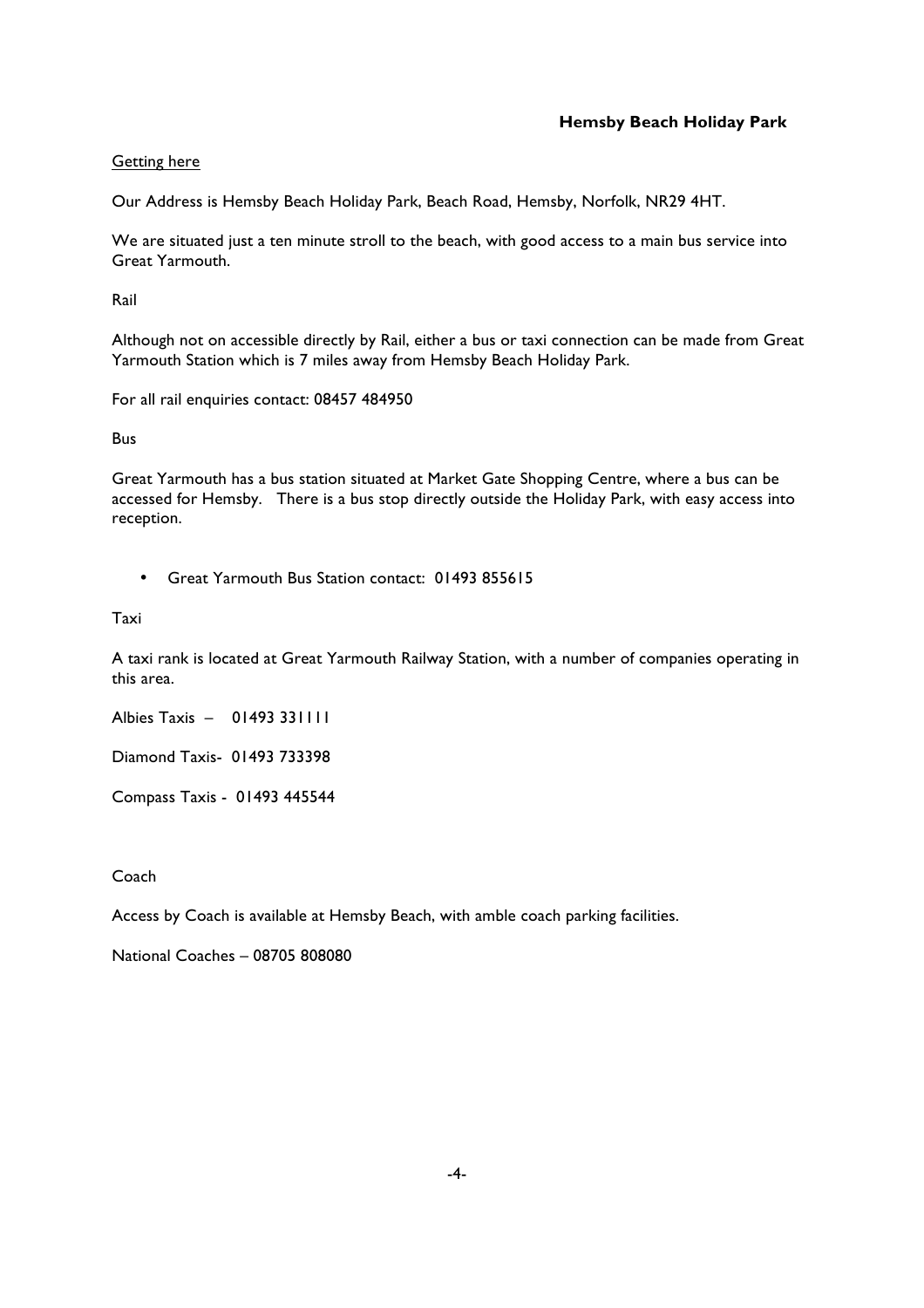#### Car Parking & Arrival

The Holiday Park is just set off of Beach road, Hemsby, with access from the road straight onto either of Hemsby Beach's main Car Parks.

- The surface of the car parks is tarmac, creating a flat area.
- There is no availability to reserve a parking space on the car park however with many of the chalets, parking is available either to the side or in front of the accommodation.
- There are two designated car parking bays allocated for Blue Badge Holders in the main carpark.
- At the front of the reception there is an area available for loading and setting down.
- Coach parking is available on request.

#### **Entrance**

The Holiday Park Reception has a step free disabled access entrance, with a door that opens inwards.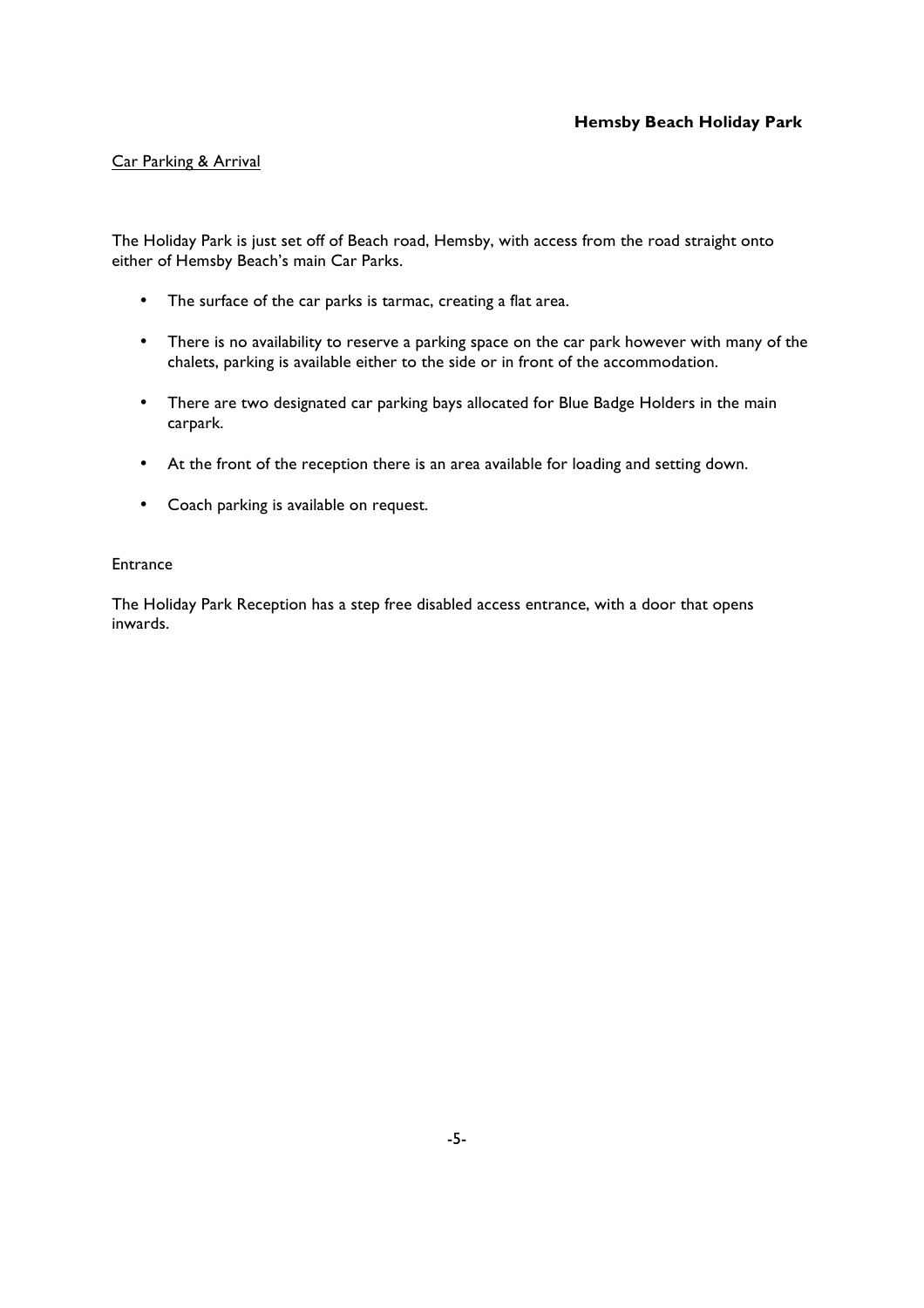#### **Reception**

The reception is located at ground floor level.

- It has a step free and level access throughout.
- The lobby is a spacious area, with seating, along with direct access to the main show bar area that has further seating, again on the ground floor level with a sloped access.
- We are able to provide assistance with regards to luggage upon request.
- At reception our team will be able to answer your questions on the Holiday Park and indeed the local area, e.g. Information on Bar and Swimming Pool Opening times and also information on connecting to the internet.
- On check in you will be presented with a welcome pack with useful contact numbers and information for your holiday. Information literature can also be collected at reception for the many local attractions.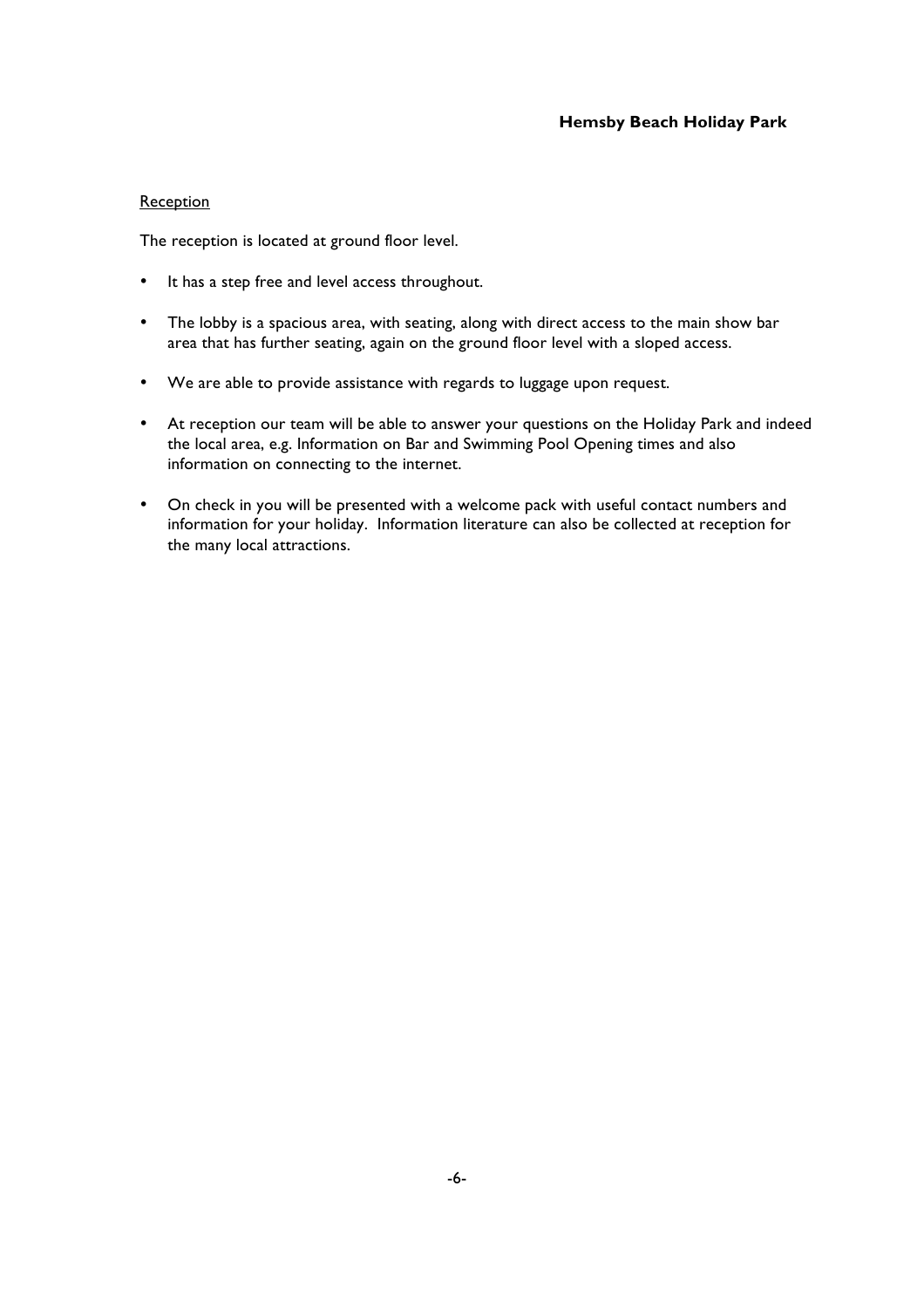#### Public Areas

At Hemsby Beach the main complex is all at ground floor level, giving wheelchair access to all the facilities without any steps. Access to the chalets can be made at a number of exits throughout the complex again without the requirement of steps.

#### Toilets

- Toilets are available on the ground floor in both the bar areas and Swimming Pool within the main complex.
- The toilets are well lit
- Emergency pull cords are accessible in the toilets

#### Reception Lobby

This area is well lit with plenty of natural lighting, in close proximity to the main Ballroom, with plenty of seating for guests to use for lounging, checking in or waiting for a taxi.

#### Walk ways

• These are spacious and well lit, with carpeted flooring.

#### Swimming Pool

- The swimming pool is accessed from outside at ground level, the swimming pool itself has steps into the water with hand rails.
- The area is well lit with wall lights and with natural light form the windows.
- Seating is available within the pool area, along with poolside showers and changing facilities.
- The walkways are carpeted providing a flat surface.

#### Arcade Area

This area is at ground level, with space around the machines, the area is well lit with natural light coming in from the entrance doors. The flooring is carpeted providing a flat surface.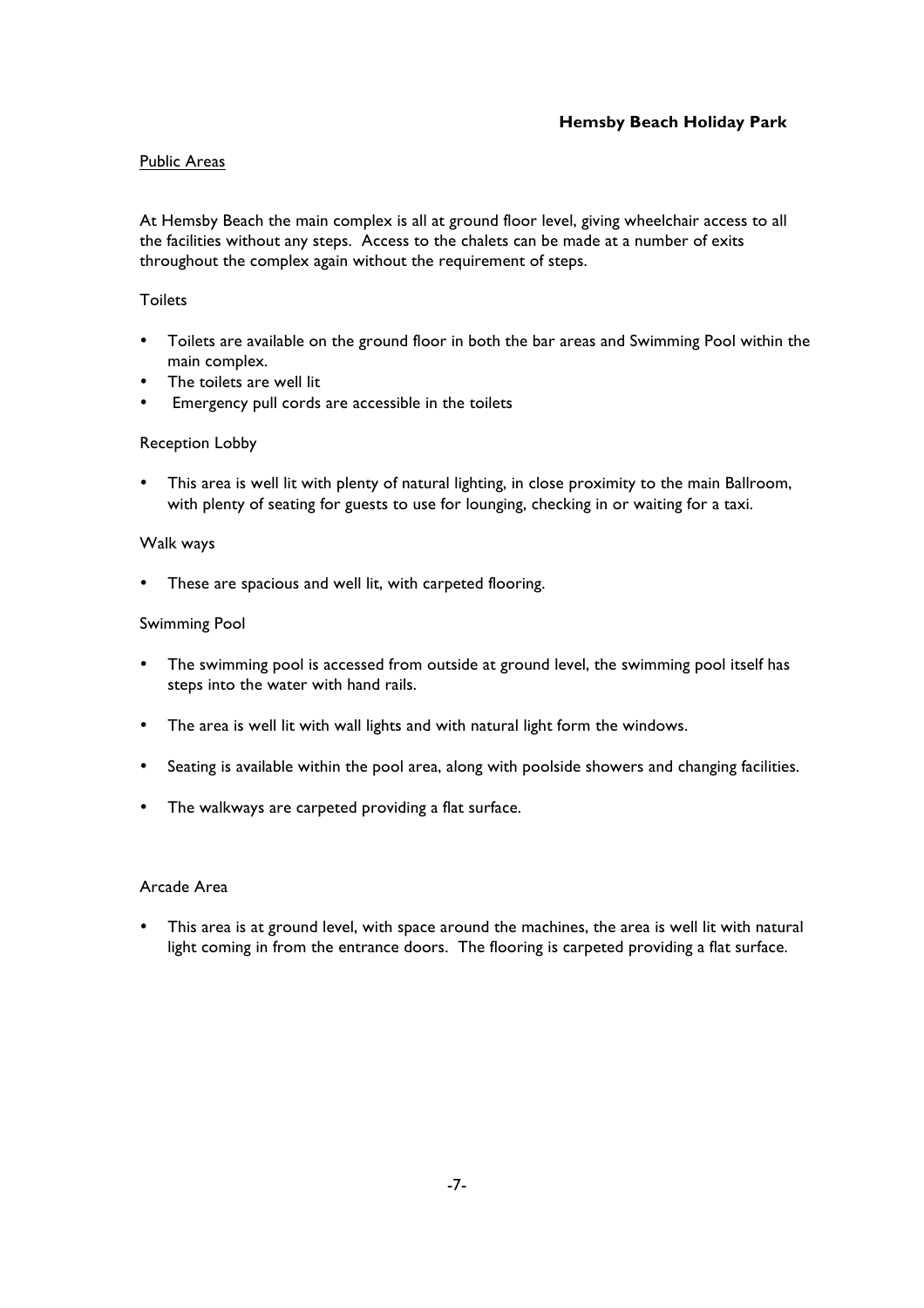#### Copa Show Bar

- The Show Bar is situated at ground for level and can be accessed from either end of the complex.
- The area is well lit with and has large windows allowing natural light in.
- All areas within the Show Bar are step free.
- Should there be a requirement of a table which has additional room for wheelchairs or mobility, furniture is easily movable to create additional space.
- The seating area is carpeted and the dance floor having a laminated finish.

#### Rio Bars

- The Rio bar is positioned on the ground floor of the Holiday Park with ramped access.
- The bar area is will lit with celling lighting, there is also natural light from the large windows.
- The main seating areas are carpeted with a small laminated dance floor
- The furniture in the bar areas are not affixed to the ground therefore may be moved for additional space for wheel chairs or mobility scooters.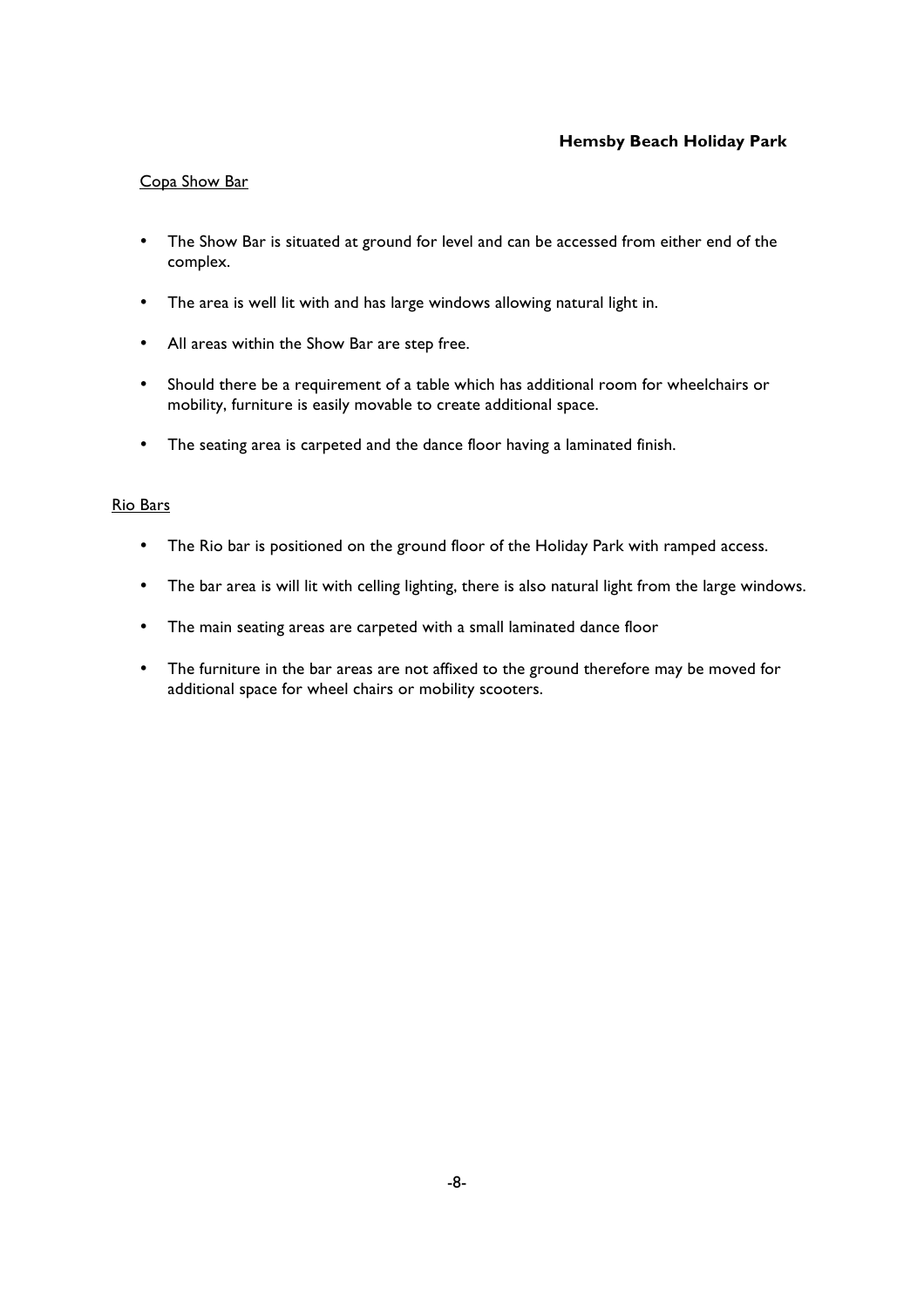#### Accommodation

- Hemsby beach has 186 chalets all at ground level, with 10 ground floor apartments and an additional 16 first floor apartments.
- All the rooms are well lit and have natural light throughout daylight hours.
- Of the 212 chalets and apartments there are 2 disabled friendly chalets.
- Both disabled units provide enough space for wheelchair and mobility access to our guests.
- Each disabled unit has an en Suite Bathroom, with a wet room along with accessible toilet and associated hand rails.
- There is flat carpet in all the bedrooms, with a hard flooring in the bathroom.